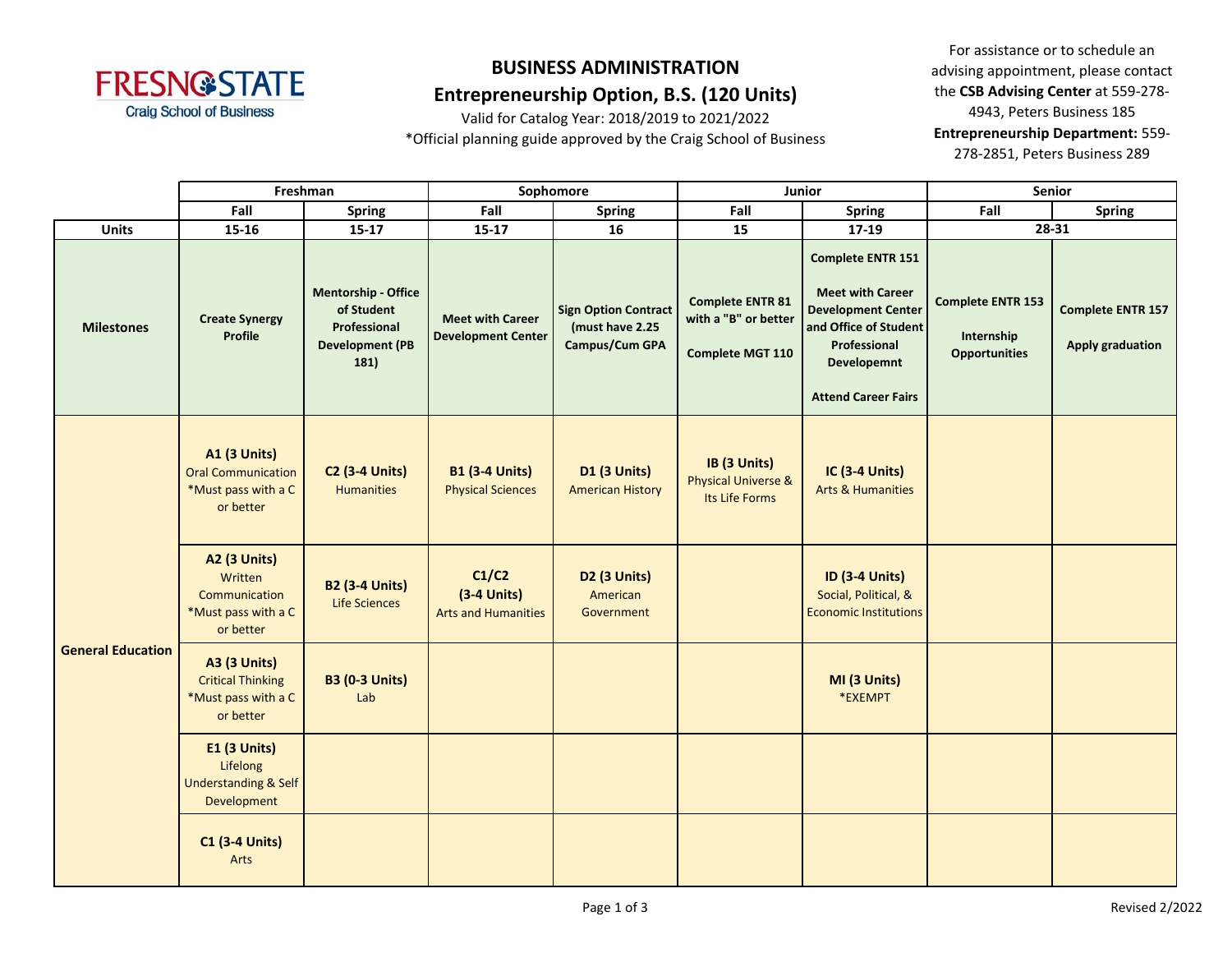

### **Entrepreneurship Option, B.S. (120 Units)**

Valid for Catalog Year: 2018/2019 to 2021/2022 \*Official planning guide approved by the Craig School of Business

|              | Freshman |                                                                                                                                                                              | Sophomore                                                                                                           |                                                                                                | Junior                                                                                                                                                   |                                                                                                                                   | <b>Senior</b>                                                                                                                                                                                              |                                                                                                                                                             |  |
|--------------|----------|------------------------------------------------------------------------------------------------------------------------------------------------------------------------------|---------------------------------------------------------------------------------------------------------------------|------------------------------------------------------------------------------------------------|----------------------------------------------------------------------------------------------------------------------------------------------------------|-----------------------------------------------------------------------------------------------------------------------------------|------------------------------------------------------------------------------------------------------------------------------------------------------------------------------------------------------------|-------------------------------------------------------------------------------------------------------------------------------------------------------------|--|
|              | Fall     | <b>Spring</b>                                                                                                                                                                | Fall                                                                                                                | <b>Spring</b>                                                                                  | Fall                                                                                                                                                     | <b>Spring</b>                                                                                                                     | Fall                                                                                                                                                                                                       | <b>Spring</b>                                                                                                                                               |  |
| <b>Units</b> | 15-16    | $15 - 17$                                                                                                                                                                    | $15 - 17$                                                                                                           | 16                                                                                             | 15                                                                                                                                                       | 17-19                                                                                                                             | 28-31                                                                                                                                                                                                      |                                                                                                                                                             |  |
| <b>Major</b> |          | <b>GE Area B4</b><br><b>DS 71</b><br>(3 Units)<br>Quantitative<br>Reasoning<br>[Pre-Req: ELM exam<br>or intermediate<br>college algebra]<br>*Must pass with a C<br>or better | <b>DS 73</b><br>(3 Units)<br>[Pre-Req: ELM exam,<br>DS 71; ECON 40 & 50<br>recommended]<br>*Not open to<br>freshmen | <b>BA 18</b><br>(4 Units)<br>*Not open to<br>Freshmen                                          | <b>BA 105W</b><br>(3 Units)<br>[Pre-Req: ENGL 5B or<br>10<br>(C or better);<br>Junior standing]<br>*UDWS requirement;<br>must pass with a C or<br>better | MI<br><b>MKTG 100S</b><br>(4 Units)<br>[Pre-Req: BA 105W<br>(may be taken<br>concurrently)]<br>MI Multicultural/<br>International | <b>MGT 124</b><br>(4 Units)<br>[Pre-Req: BA 105W;<br>MGT 110; DS 123<br>(may be taken<br>concurrently)]                                                                                                    | <b>MGT 187</b><br>(3 Units)<br>[Pre-Req: Last<br>semester of Senior<br>year; UD Core<br>requirements (MGT<br>124 may be taken<br>concurrently); BA<br>105W] |  |
|              |          | ECON 40 (3 Units)<br>[Pre-Reg:GE A2]<br><b>OR</b><br>AGBS 1 (3 Units)<br>[Pre-Req: GE A2]                                                                                    | <b>ACCT 4A</b><br>(3 Units)<br>*Not open to<br>Freshmen                                                             | <b>ACCT 4B</b><br>(3 Units)<br>[Pre-Req: ACCT 4A (C<br>or better)]<br>*Not open to<br>Freshmen | <b>MGT 110</b><br>(6 Units)<br>[Pre-Req: BA 105W<br>(may be taken<br>concurrently)]<br>*Not open to<br>students with credit<br>in MGT 104 or MGT<br>106  | <b>FIN 120</b><br>(4 Units)<br>[Pre-Req: ACCT 4A;<br>DS 71; BA 105W (may<br>be taken<br>concurrently)]                            | <b>ENTR 153</b><br>(3 Units)<br>[Pre-Req: ENTR 81 (B<br>or better), 151; MGT<br>110]                                                                                                                       | <b>MGT 127</b><br>(3 Units)<br>[Pre-Req: MGT 110;<br>BA 105W (may be<br>taken concurrently)]                                                                |  |
|              |          | IS 52 & IS 52L<br>(3 Units)<br>*or Computer<br>Competency Exam<br>(CCE)                                                                                                      | <b>GE Area D3</b><br><b>ECON 50</b><br>(3 Units)<br>[Pre-Req: GE A2]                                                | <b>DS 123</b><br>(3 Units)<br>[Pre-Req: DS 71, 73;<br>IS 52, 52L]                              | <b>ENTR 81</b><br>(3 Units)<br>*Must pass with a B<br>or better; formerly<br><b>MGT 81</b>                                                               | <b>ENTR 151</b><br>(3 Units)                                                                                                      | <b>IS 130</b><br>(3 Units)<br>[Pre-Req: IS 52, 52L;<br>ACCT 4A, 4B; BA<br>105W (may be taken<br>concurrently)]                                                                                             | <b>ENTR 157</b><br>(3 Units)<br>[Pre-Req: ENTR 151,<br>153]<br>*SPRING ONLY;<br>formerly MGT 157                                                            |  |
|              |          |                                                                                                                                                                              |                                                                                                                     |                                                                                                |                                                                                                                                                          |                                                                                                                                   | <b>Option Requirements (3-4 Units)</b><br>BA 152; ENTR 155, 161, 163, 165, 167,<br>169; FIN 131; or courses approved by<br>the option coordinator.<br>*See course catalog for prerequisite<br>requirements |                                                                                                                                                             |  |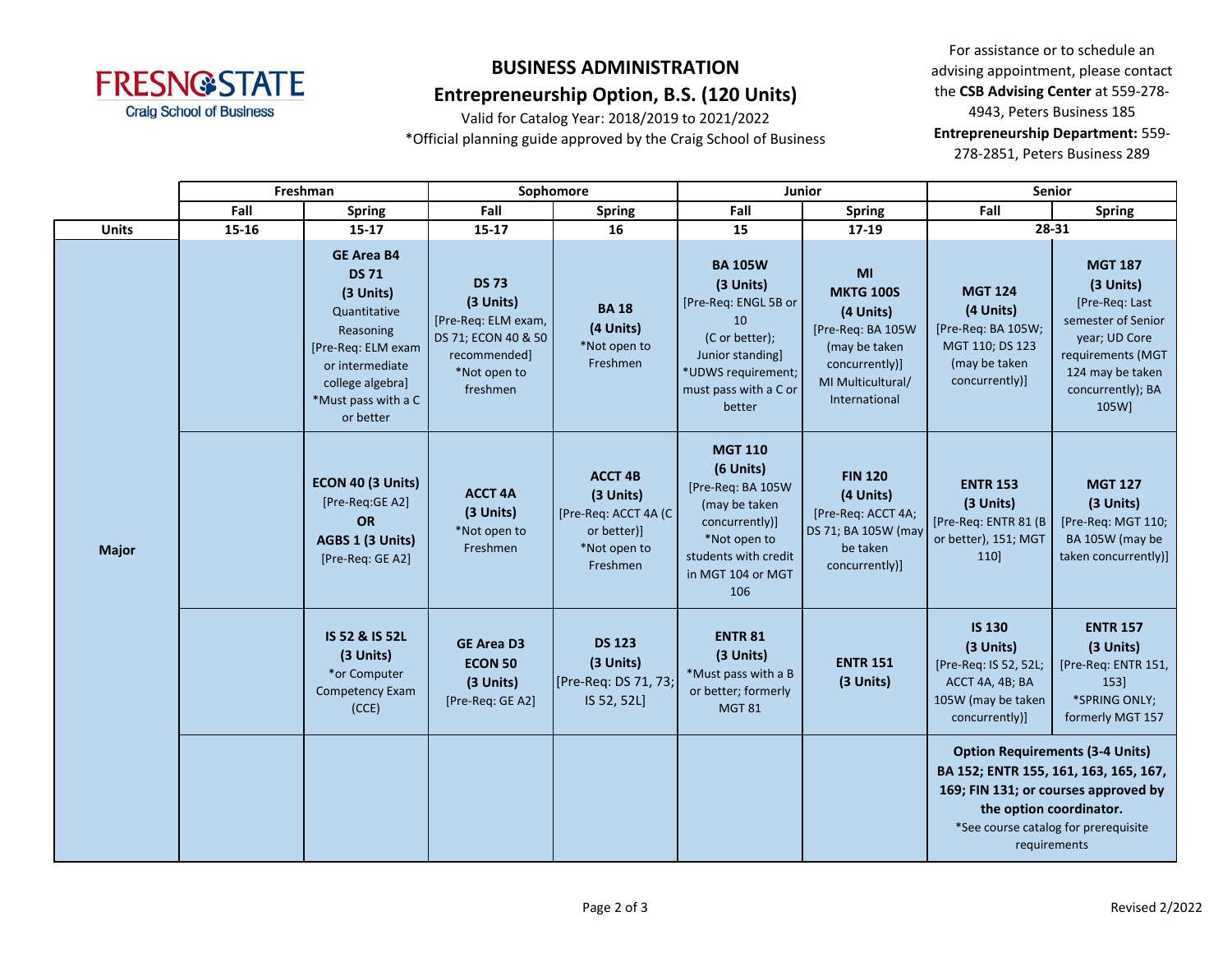

### **Entrepreneurship Option, B.S. (120 Units)**

Valid for Catalog Year: 2018/2019 to 2021/2022 \*Official planning guide approved by the Craig School of Business

For assistance or to schedule an advising appointment, please contact the **CSB Advising Center** at 559-278- 4943, Peters Business 185 **Entrepreneurship Department:** 559- 278-2851, Peters Business 289

|                                                               | Freshman  |               | Sophomore |               | Junior                            |                         | <b>Senior</b> |                                                                                                                                                                                                            |
|---------------------------------------------------------------|-----------|---------------|-----------|---------------|-----------------------------------|-------------------------|---------------|------------------------------------------------------------------------------------------------------------------------------------------------------------------------------------------------------------|
|                                                               | Fall      | <b>Spring</b> | Fall      | <b>Spring</b> | Fall                              | <b>Spring</b>           | Fall          | <b>Spring</b>                                                                                                                                                                                              |
| <b>Units</b>                                                  | $15 - 16$ | $15 - 17$     | $15 - 17$ | 16            | 15                                | 17-19                   | 28-31         |                                                                                                                                                                                                            |
| <b>Major</b>                                                  |           |               |           |               |                                   |                         |               | <b>Option Requirements (3-4 Units)</b><br>BA 152; ENTR 155, 161, 163, 165, 167,<br>169; FIN 131; or courses approved by<br>the option coordinator.<br>*See course catalog for prerequisite<br>requirements |
|                                                               |           |               |           |               |                                   |                         |               | <b>Option Requirements (3-4 Units)</b><br>BA 152; ENTR 155, 161, 163, 165, 167,<br>169; FIN 131; or courses approved by<br>the option coordinator.<br>*See course catalog for prerequisite<br>requirements |
| <b>Additional</b><br><b>Graduation</b><br><b>Requirements</b> |           |               |           |               | <b>Elective</b><br>*See footnotes | MI (3 Units)<br>*EXEMPT |               |                                                                                                                                                                                                            |

#### **FOOTNOTES:**

**Prerequisites/Corequisites:** Other restrictions may apply. Please see your course catalog for detailed prerequisite/corequisite requirements.

Grade Requirements: A grade of C or better must be earned for each course used to satisfy the requirements for the major. No course taken for the business major can be graded on a CR/NC basis, except for courses with mandatory CR/NC grading.

**Computer Competency Exam (CCE):** Contact the CSB Undergraduate Student Services office to schedule a CCE test date.

**Option:** Students must maintain a 2.25 Campus and Cumulative GPA to declare an OPTION. An OPTION must be declared after the completion of all of the Pre-Business Requirements in order to enroll in OPTION courses.

**Electives (0-2):** If necessary, students must complete additional elective units to meet 120 units total to graduate. Students who take the CCE in lieu of IS 52/52L will need to fulfill the minimum unit requirements with electives.

Upper Division Writing Skills requirement (UDWS): Business majors take BA 105W to fulfill this requirement. The Upper Division Writing Exam is NOT an option for Business Administration majors. Substitutions: If substitutions/exceptions/waivers are made for any major courses that also meet GE and/or the Multicultural/International graduation requirement, the student is responsible for completing

additional courses to satisfy the respective areas (GE and/or MI). This also includes the upperdivision writing requirement.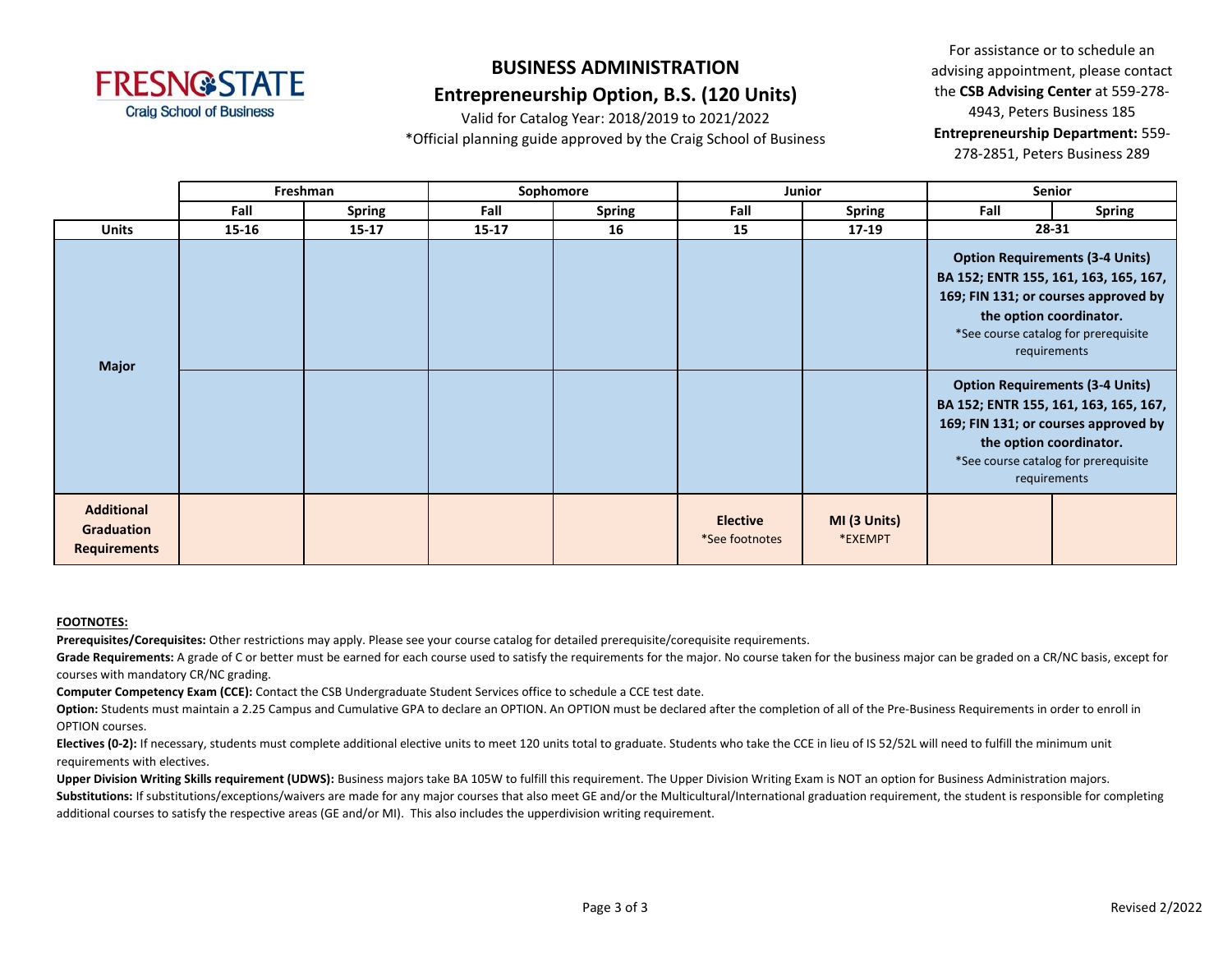

### **Entrepreneurship Option, B.S. (120 Units)**

Valid for Catalog Year: 2012/2013 to 2017/2018

\*Official planning guide approved by the Craig School of Business

|                                    | Freshman                                                                                 |                                                                                      | Sophomore                                                          |                                                                      |                                                                  | Junior                                                                                                                                               | Senior                                                    |                                         |  |
|------------------------------------|------------------------------------------------------------------------------------------|--------------------------------------------------------------------------------------|--------------------------------------------------------------------|----------------------------------------------------------------------|------------------------------------------------------------------|------------------------------------------------------------------------------------------------------------------------------------------------------|-----------------------------------------------------------|-----------------------------------------|--|
|                                    | Fall                                                                                     | <b>Spring</b>                                                                        | Fall                                                               | <b>Spring</b>                                                        | Fall                                                             | <b>Spring</b>                                                                                                                                        | Fall                                                      | <b>Spring</b>                           |  |
| <b>Units</b>                       | 15-16                                                                                    | $15 - 17$                                                                            | $15 - 17$                                                          | 16                                                                   | 15                                                               | $17 - 19$                                                                                                                                            |                                                           | 28-31                                   |  |
| <b>Milestones</b>                  | >Create Synergy<br><b>Profile</b>                                                        | >Mentorship - Office<br>of Student<br>Professional<br><b>Development (PB</b><br>181) | >Meet with<br><b>Career</b><br><b>Development</b><br><b>Center</b> | >Sign Option<br><b>Contract (must</b><br>have 2.25<br>Campus/Cum GPA | >Complete ENTR 81<br>with a "B" or better<br>>Complete MGT 110   | >Complete ENTR 151<br>>Meet with Career<br><b>Development Center</b><br>and Office of Student<br>Professional<br>Developemnt<br>>Attend Career Fairs | >Complete ENTR 153<br>>Internship<br><b>Opportunities</b> | >Complete ENTR 157<br>>Apply graduation |  |
| <b>General</b><br><b>Education</b> | <b>A1 (3 Units)</b><br>Oral<br>Communication<br>*Must pass with a C<br>or better         | <b>C2 (3-4 Units)</b><br><b>Humanities</b>                                           | <b>B1 (3-4 Units)</b><br><b>Physical Sciences</b>                  | D1 (3 Units)<br><b>American History</b>                              | IB (3 Units)<br><b>Physical Universe &amp;</b><br>Its Life Forms | <b>IC (3-4 Units)</b><br><b>Arts &amp; Humanities</b>                                                                                                |                                                           |                                         |  |
|                                    | <b>A2 (3 Units)</b><br>Written<br>Communication<br>*Must pass with a C<br>or better      | <b>B2 (3-4 Units)</b><br><b>Life Sciences</b>                                        | C1/C2<br>$(3-4$ Units)<br>Arts and<br><b>Humanities</b>            | <b>D2 (3 Units)</b><br>American<br>Government                        |                                                                  | <b>ID (3-4 Units)</b><br>Social, Political, &<br><b>Economic Institutions</b>                                                                        |                                                           |                                         |  |
|                                    | <b>A3 (3 Units)</b><br><b>Critical Thinking</b><br>*Must pass with a C<br>or better      | <b>B3 (0-3 Units)</b><br>Lab                                                         |                                                                    |                                                                      |                                                                  | MI (3 Units)<br>*EXEMPT                                                                                                                              |                                                           |                                         |  |
|                                    | <b>E1 (3 Units)</b><br>Lifelong<br><b>Understanding &amp;</b><br><b>Self Development</b> |                                                                                      |                                                                    |                                                                      |                                                                  |                                                                                                                                                      |                                                           |                                         |  |
|                                    | <b>C1 (3-4 Units)</b><br>Arts                                                            |                                                                                      |                                                                    |                                                                      |                                                                  |                                                                                                                                                      |                                                           |                                         |  |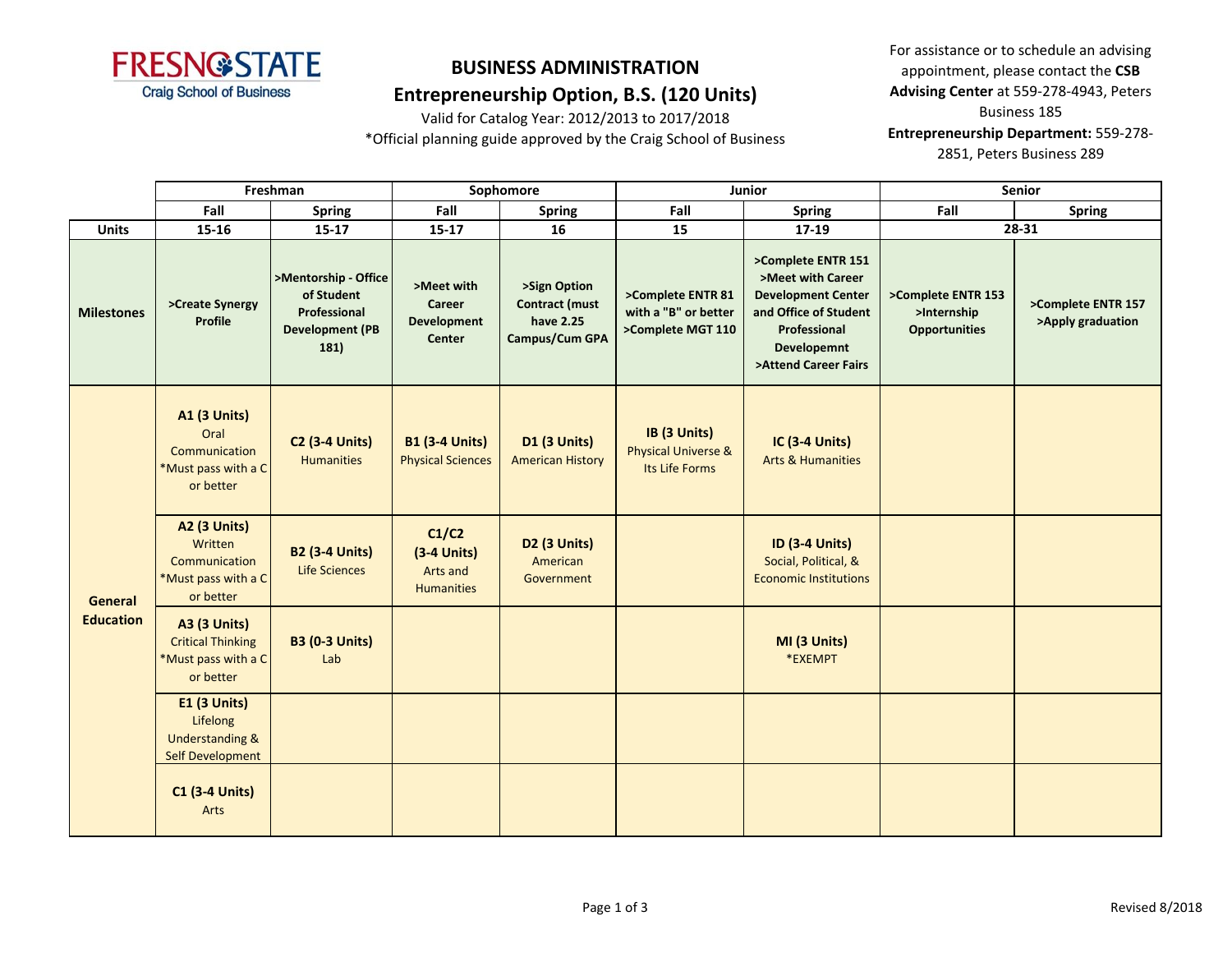

### **Entrepreneurship Option, B.S. (120 Units)**

Valid for Catalog Year: 2012/2013 to 2017/2018 \*Official planning guide approved by the Craig School of Business

|              | Freshman |                                                                                                                                                                              | Sophomore                                                                                                              |                                                                                                |                                                                                                                                                         | Junior                                                                                              | <b>Senior</b>                                                                                                  |                                                                                                                                                                                                         |  |
|--------------|----------|------------------------------------------------------------------------------------------------------------------------------------------------------------------------------|------------------------------------------------------------------------------------------------------------------------|------------------------------------------------------------------------------------------------|---------------------------------------------------------------------------------------------------------------------------------------------------------|-----------------------------------------------------------------------------------------------------|----------------------------------------------------------------------------------------------------------------|---------------------------------------------------------------------------------------------------------------------------------------------------------------------------------------------------------|--|
|              | Fall     | <b>Spring</b>                                                                                                                                                                | Fall                                                                                                                   | <b>Spring</b>                                                                                  | Fall                                                                                                                                                    | <b>Spring</b>                                                                                       | Fall                                                                                                           | <b>Spring</b>                                                                                                                                                                                           |  |
| <b>Units</b> | 15-16    | $15 - 17$                                                                                                                                                                    | $15 - 17$                                                                                                              | 16                                                                                             | 15                                                                                                                                                      | 17-19                                                                                               |                                                                                                                | 28-31                                                                                                                                                                                                   |  |
| <b>Major</b> |          | <b>GE Area B4</b><br><b>DS 71</b><br>(3 Units)<br>Quantitative<br>Reasoning<br>[Pre-Req: ELM exam<br>or intermediate<br>college algebra]<br>*Must pass with a C<br>or better | <b>DS 73</b><br>(3 Units)<br>[Pre-Req: ELM<br>exam, DS 71;<br>ECON 40 & 50<br>recommended]<br>*Not open to<br>freshmen | <b>BA18</b><br>(4 Units)<br>*Not open to<br>Freshmen                                           | <b>BA 105W</b><br>(3 Units)<br>[Pre-Req: ENGL 5B or<br>10<br>(C or better);<br>Junior standing<br>*UDWS requirement;<br>must pass with a C or<br>better | <b>MKTG 100S</b><br>(4 Units)<br>[Pre-Req: BA 105W<br>(may be taken<br>concurrently)]               | <b>MGT 124</b><br>(4 Units)<br>[Pre-Req: BA 105W;<br>MGT 110; DS 123 (may<br>be taken concurrently)]           | <b>MGT 187</b><br>(3 Units)<br>[Pre-Req: Last semester of<br>Senior year; UD Core<br>requirements (MGT 124<br>may be taken<br>concurrently); BA 105W]                                                   |  |
|              |          | ECON 40 (3 Units)<br>[Pre-Req:GE A2]<br><b>OR</b><br>AGBS 1 (3 Units)<br>[Pre-Req: GE A2]                                                                                    | <b>ACCT 4A</b><br>(3 Units)<br>*Not open to<br>Freshmen                                                                | <b>ACCT 4B</b><br>(3 Units)<br>[Pre-Req: ACCT 4A<br>(C or better)]<br>*Not open to<br>Freshmen | <b>MGT 110</b><br>(6 Units)<br>[Pre-Req: BA 105W<br>(may be taken<br>concurrently)]<br>*Not open to students<br>with credit in MGT<br>104 or MGT 106    | <b>FIN 120</b><br>(4 Units)<br>[Pre-Req: ACCT 4A; DS<br>71; BA 105W (may be<br>taken concurrently)] | <b>ENTR 153</b><br>(3 Units)<br>[Pre-Req: ENTR 81 (B or<br>better), 151; MGT 110]                              | <b>MGT 127</b><br>(3 Units)<br>[Pre-Req: MGT 110; BA<br>105W (may be taken<br>concurrently)]                                                                                                            |  |
|              |          | IS 52 & IS 52L<br>(3 Units)<br>*or Computer<br>Competency Exam<br>(CCE)                                                                                                      | <b>GE Area D3</b><br><b>ECON 50</b><br>(3 Units)<br>[Pre-Req: GE A2]                                                   | <b>DS 123</b><br>(3 Units)<br>[Pre-Req: DS 71,<br>73; IS 52, 52L]                              | <b>ENTR 81</b><br>(3 Units)<br>*Must pass with a B or<br>better; formerly MGT<br>81                                                                     | <b>ENTR 151</b><br>(3 Units)                                                                        | <b>IS 130</b><br>(3 Units)<br>[Pre-Req: IS 52, 52L;<br>ACCT 4A, 4B; BA 105W<br>(may be taken<br>concurrently)] | <b>ENTR 157</b><br>(3 Units)<br>[Pre-Req: ENTR 151, 153]<br>*SPRING ONLY; formerly<br><b>MGT 157</b>                                                                                                    |  |
|              |          |                                                                                                                                                                              |                                                                                                                        |                                                                                                |                                                                                                                                                         |                                                                                                     |                                                                                                                | <b>Option Requirements (3-4 Units)</b><br>BA 152; ENTR 155, 161, 163, 165, 167, 169;<br>FIN 131; or courses approved by the option<br>coordinator.<br>*See course catalog for prerequisite requirements |  |